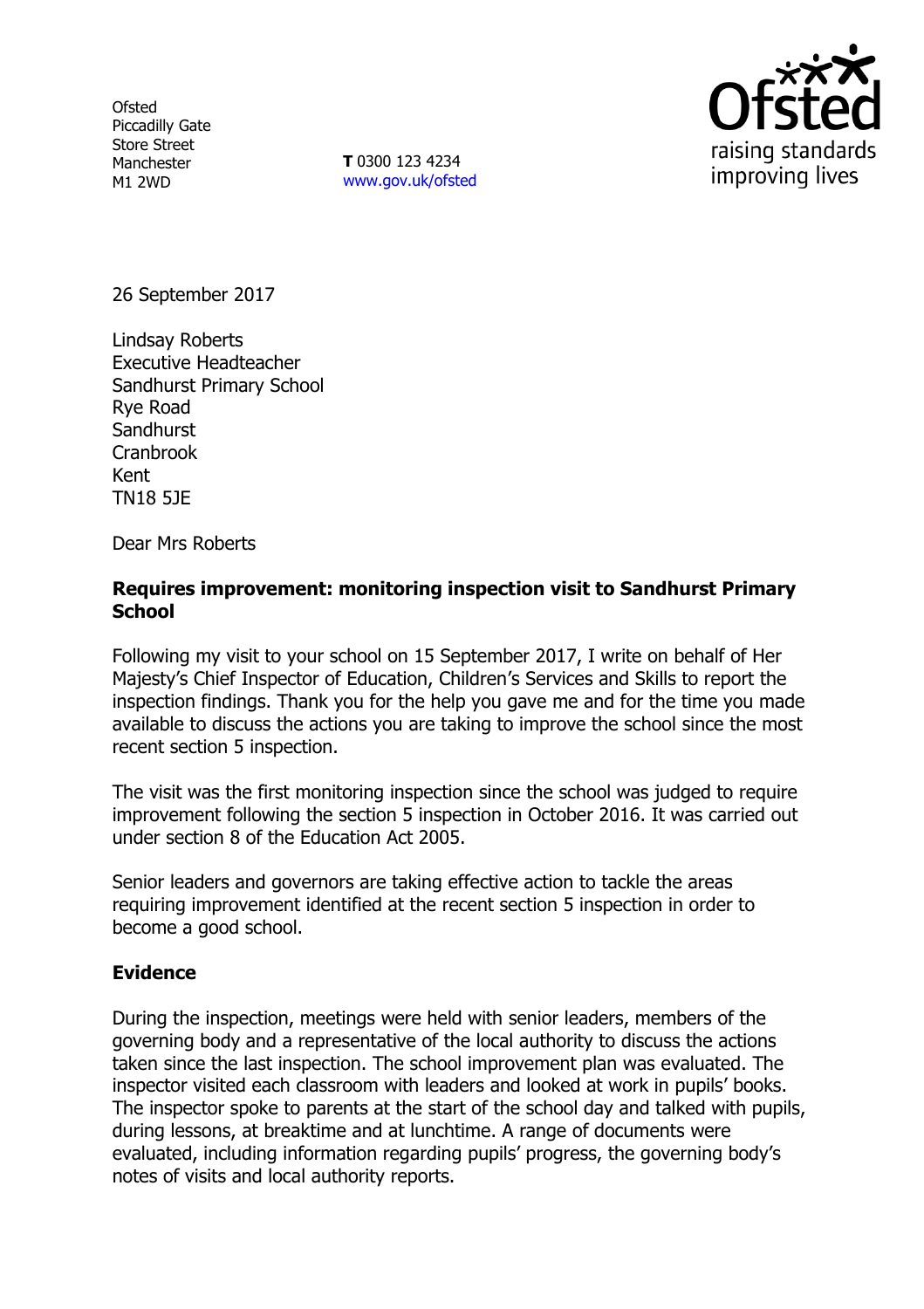

# **Context**

Governors have worked hard to secure your appointment as interim executive headteacher, which is now permanent. A new head of school joined the school in January 2017. Leaders have appointed a behaviour support specialist and a new special educational needs coordinator. Two new governors have joined the governing body.

## **Main findings**

You and the head of school work very well together and are a positive force for school improvement. Governors, the local authority and parents are overwhelmingly positive about the impact that senior leaders have had on the school.

Leaders know their school very well. Plans for improvement are appropriately ambitious, focused on the things that will make the biggest difference to pupils and clear about what success will look like. As a result, leaders have swiftly improved many aspects of the school's work. The school is now very well placed for its next full inspection.

Governance has improved since the last inspection. Governors are clear about their roles and responsibilities. New governors have been recruited according to the attributes the governing body required. Induction for new members is effective. Governors use their time in school well. They make focused visits to track specific areas of school improvement. Governors use their time to ask appropriate questions of pupils and staff. As a result, governors are well placed to ask leaders pertinent questions about what they have seen and heard for themselves. The governors are committed to securing the long-term viability of their small school.

Behaviour in the school is good. Classrooms are calm and purposeful. Pupils are polite and play well together at breaktimes and lunchtimes. Pupils who need additional help to manage their self-control are very well supported. As a result, the behaviour of the most vulnerable pupils is also good. Parents and carers value the nurturing and caring support that pupils receive. Pupils say they are happy and feel safe in school.

Leaders and teachers now have a much more accurate view of the progress that pupils are making, including the most able and the most able disadvantaged pupils. The local authority and governors use performance information well to hold leaders to account. At the end of key stage 2 in 2016, pupils, including the most able and those who are disadvantaged, made strong progress in reading and mathematics. The school's performance information, unvalidated pre-published data and work in pupils' books highlight that, in 2017, all pupils, including the most able and most able disadvantaged pupils, made strong progress in reading, writing and mathematics.